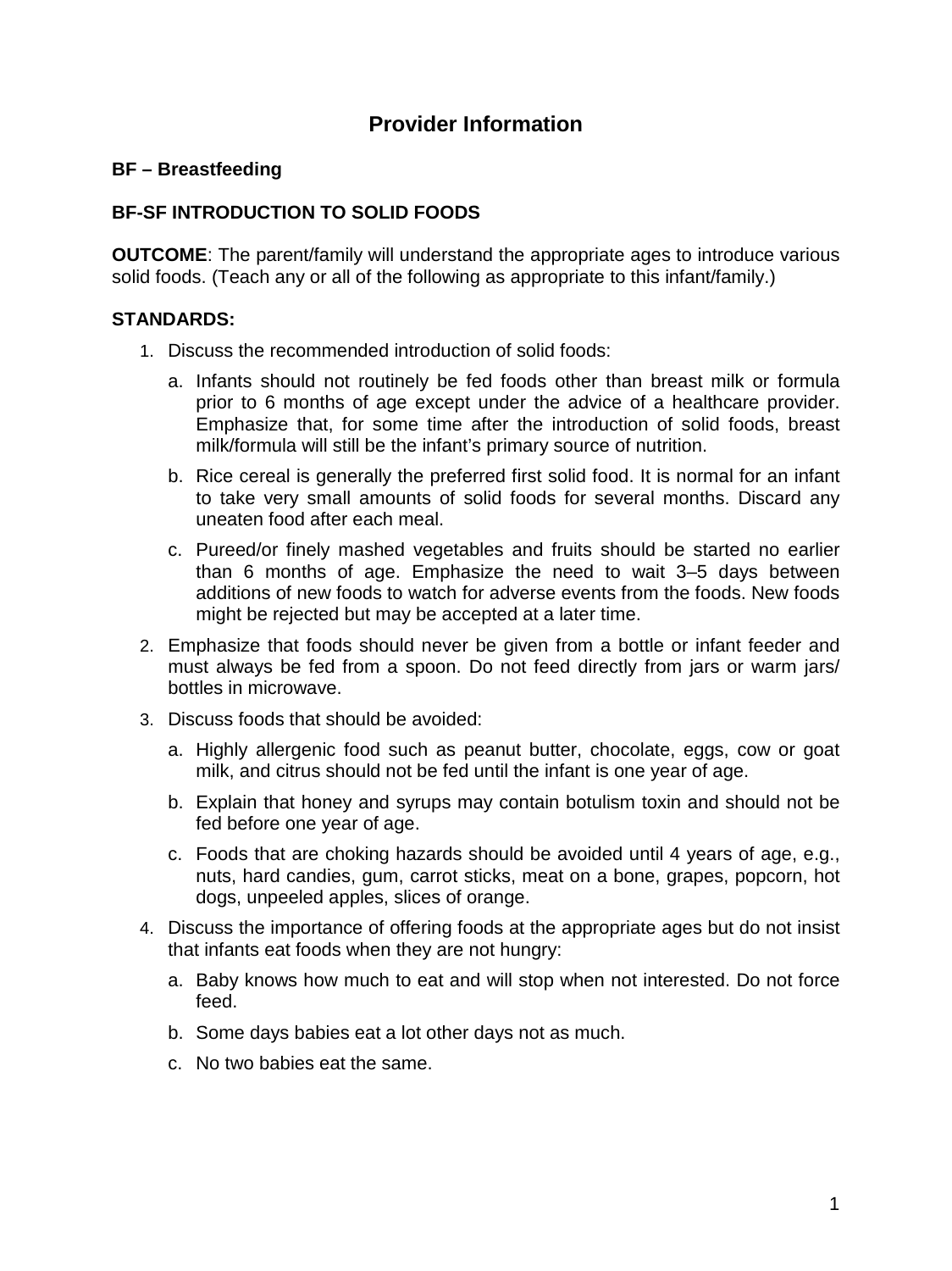- 5. Explain how to assess an infant's readiness to feed:
	- a. Tongue thrusting is an indication of not being ready to eat solids.
	- b. Opens mouth when seeing food.
	- c. Closes lips over a spoon.
	- d. Keeps food in mouth instead of spitting it out.
	- e. Sits up alone without support.
- 6. Explain that the body of knowledge regarding infant feedings has changed dramatically and advice from family/friends may no longer be appropriate; talk to your healthcare provider.

#### **Introduction to Solid Foods**

Breastfeeding mothers are often confused about how to go about starting solid foods with their baby. Questions often arise about whether or not to breastfeed before or after feeding the solids.

Breast milk should be the primary source of nutrition for the first 6 months of life. After that time, your baby is ready for solid foods.

When an infant begins to eat solid foods, it is best to introduce one food at a time. This helps parents to identify any allergic responses or food intolerances. Infants will show their acceptance of solid foods by slowing increasing the amount of food they eat. Allow the infant to eat at their own pace, and when done offer the breast.

Keep an eye on the baby's fluid intake during this time. If too many nursings are replaced by solid feedings too quickly, your baby may not be getting enough fluid and constipation may result. Putting the baby to the breast frequently will alleviate these problems.

Here is a sample-feeding schedule for an older baby (9 months to one year). Remember that there is no right or wrong way to feed meals to your baby, but if you feel that you need some guidelines, then give this a try...

5am: Wakeup/Breastfeed 7am: Breakfast 8am: Nap (with or without a nursing beforehand, depending on your baby) 10am: Breastfeed 12: Lunch 1pm: Nap (with or without a nursing beforehand) 3pm: Breastfeed 5pm: Dinner 7pm: Bedtime/Breastfeed

Your baby may still awaken once a night for a nursing. This is normal.